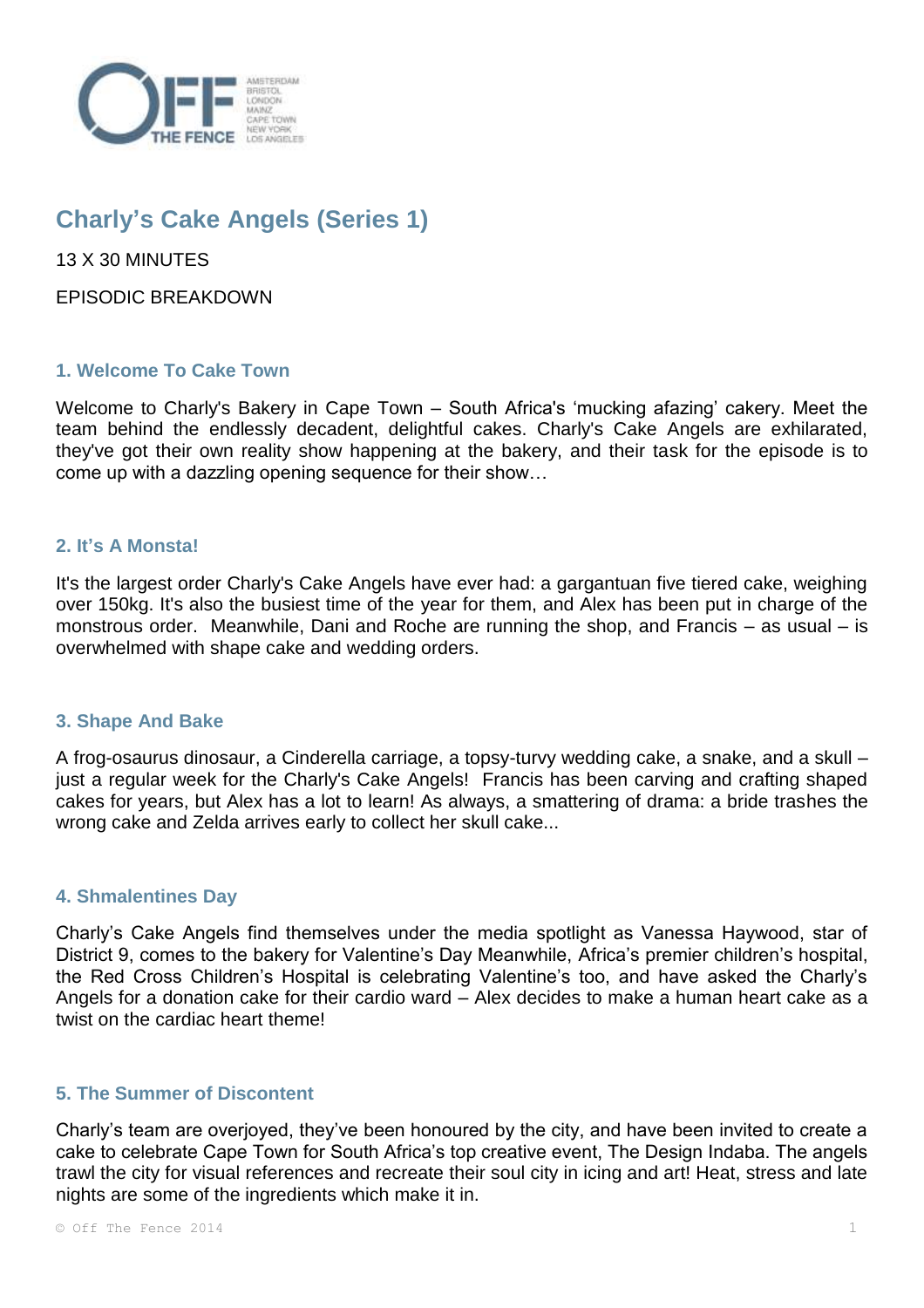#### **6. Love Cake? I Do!**

It's wedding season at the bakery, and Charly's Cake Angels vow to wow with their wonderful wedding cakes. From cigars to a crowning gazebo, Charly's wedding cakes come in all shapes and sizes, but getting these awesome edible creations to the weddings is a nail-biting challenge.

## **7. Revenge Of The Rhino**

When Charly's Cake Angels discover that a baby rhino has been born at the lodge nearby, they know they've got to make a cake to celebrate. Given the conservation crisis in South Africa around rhino poaching, it's got to be really special! But before their adventurous safari cake begins to take shape, both mixers at the bakery go down…

#### **8. Bake It Forward**

Being surrounded by cakes all day everyday has its drawbacks: the last thing you want on your birthday is a cake. Simply because the Angels can't bear the thought of celebrating birthdays with cakes, doesn't mean that they don't want to share their birthday love. This year they've decided to create a birthday cake for their favourite charities.

#### **9. Erupting volcano!**

Much of the key film crew which have been filming at Charly's Bakery for the last few months are being yanked away to icy climes – they're off to film adventurers Riaan Manser and Dan Skinskad circumnavigating Iceland in a kayak. The Angels, distressed at losing their beloved crew members, decide to create an ambitious volcanic Iceland cake to send them off on their perilous voyage.

## **10. This Is Our Future**

It's been a busy year for the bakery and the Angels decide to honour their hard-working staff with a fun day out. In the build up to the big day, the staff's excitement is palpable… It launches with a drum roll as a famous local band sends them on their way with an unplugged performance. From then on, it's monkey business for the rest of the day!

## **11. Fashion and Food Can be Friends!**

When the fashion editor of Cosmopolitan South Africa invites Charly's to create a series of cakes to celebrate the launch of a dynamic denim fashion week, the Cake Angels rise to the challenge – there's no zipping up the inspiration at Charly's when the Angels let their icing bags loose onto the fashion world.

## **12. A Week in the Life of Charly's**

Yet another crazy week in the life of Charly's Bakery. With Jacqui in hospital, Alex and Dani find themselves in Groundhog Day: trying to tame the endless e-mail orders. It doesn't help matters